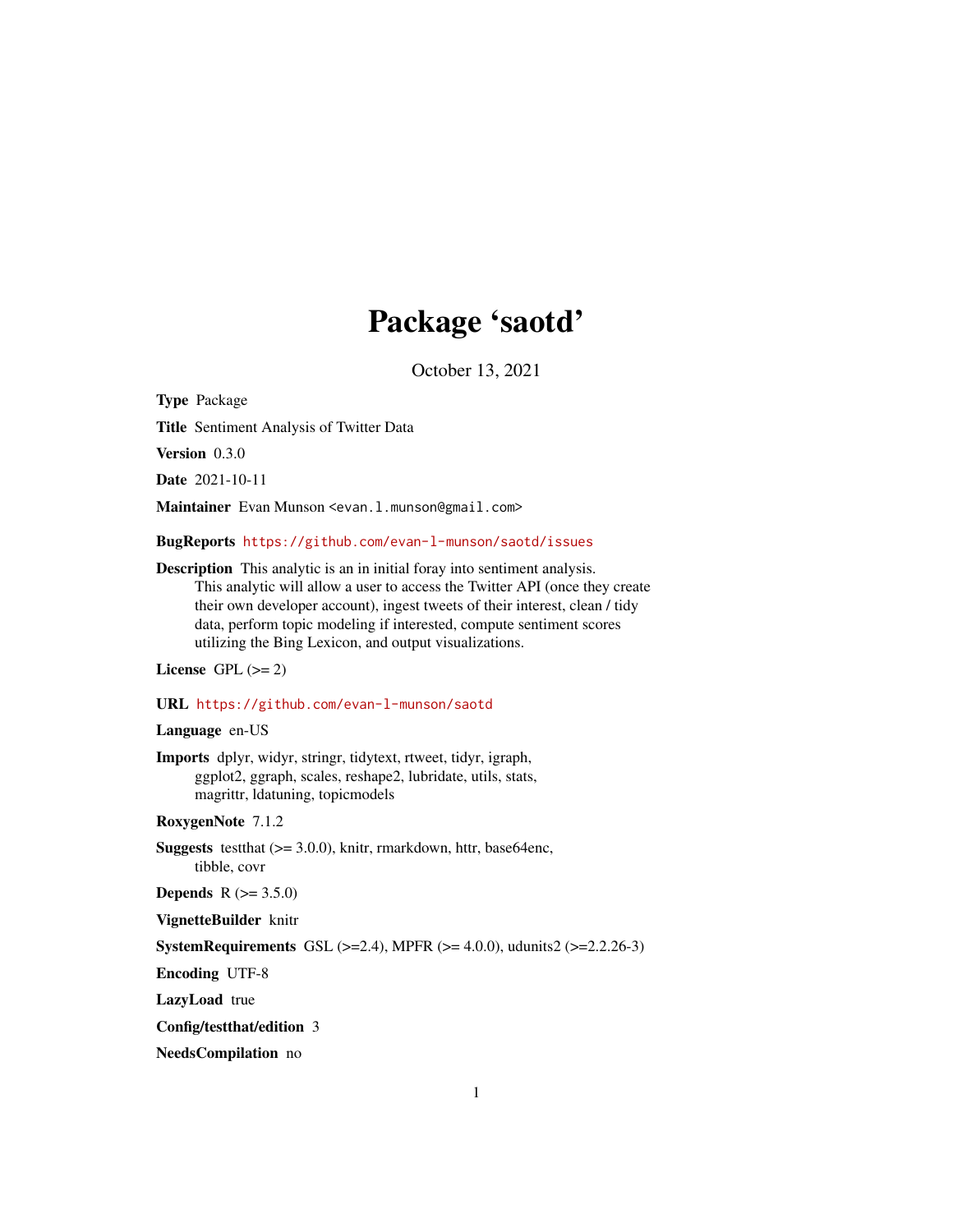2 bigram bigram and the control of the control of the control of the control of the control of the control of the control of the control of the control of the control of the control of the control of the control of the con

```
Author Evan Munson [aut, cre] (<https://orcid.org/0000-0002-9958-6800>),
     Christopher Smith [aut] (<https://orcid.org/0000-0002-8288-270X>),
     Bradley Boehmke [aut] (<https://orcid.org/0000-0002-3611-8516>),
     Jason Freels [aut] (<https://orcid.org/0000-0002-2415-0340>)
```
Repository CRAN

Date/Publication 2021-10-13 09:50:02 UTC

# R topics documented:

|       | 2              |        |
|-------|----------------|--------|
|       | 3              |        |
|       | $\overline{4}$ |        |
|       |                | 5      |
|       |                | 6      |
|       |                | $\tau$ |
|       | -8             |        |
|       | -8             |        |
|       |                |        |
|       | -11            |        |
|       |                |        |
|       |                |        |
|       |                |        |
|       |                |        |
|       |                |        |
|       |                |        |
|       |                |        |
|       |                |        |
|       |                |        |
|       |                |        |
|       |                |        |
| Index | 22             |        |

bigram *Twitter Bi-Grams*

# Description

Determines and displays the text Bi-Grams within the Twitter data in sequence from the most used to the least used. A Bi-Gram is a combination of two consecutive words.

#### Usage

bigram(DataFrame)

<span id="page-1-0"></span>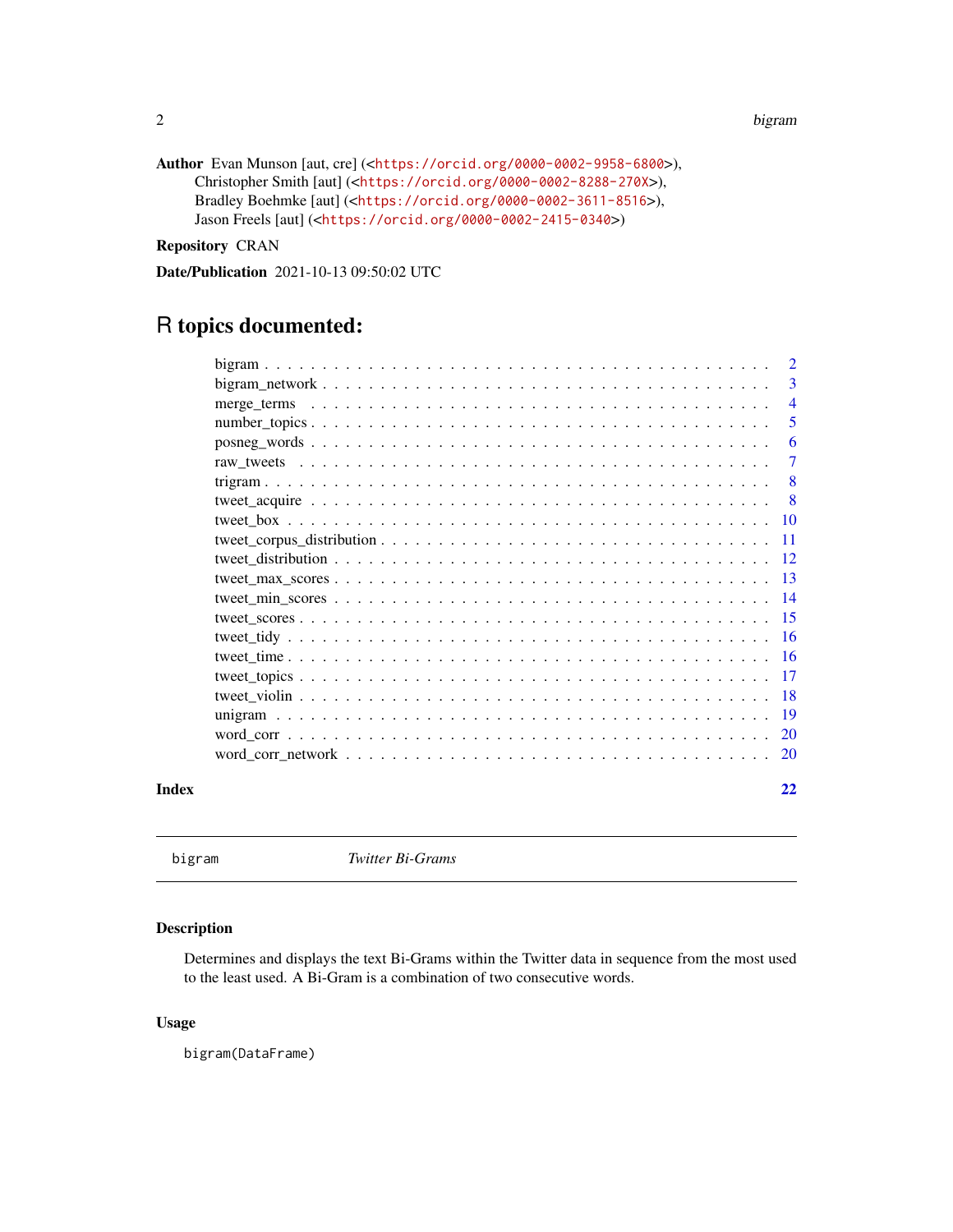# <span id="page-2-0"></span>bigram\_network 3

# Arguments

DataFrame Data Frame of Twitter Data.

#### Value

A tibble.

# Examples

```
## Not run:
library(saotd)
data <- raw_tweets
TD_Bigram <- bigram(DataFrame = data)
TD_Bigram
```
## End(Not run)

bigram\_network *Twitter Bi-Gram Network*

# Description

Displays the Bi-Gram Network. Bi-Gram networks builds on computed Bi-Grams. Bi-Gram networks serve as a visualization tool that displays the relationships between the words simultaneously as opposed to a tabular display of Bi-Gram words.

#### Usage

```
bigram_network(
 BiGramDataFrame,
  number,
  layout = "fr",
  edge_color = "royalblue",
  node_color = "black",
 node_size = 3,
  set_seed = 1234
)
```

| BiGramDataFrame |                                                                                                                                                                 |
|-----------------|-----------------------------------------------------------------------------------------------------------------------------------------------------------------|
|                 | Data Frame of Bi-Grams.                                                                                                                                         |
| number          | The minimum desired number of Bi-Gram occurrences to be displayed (number<br>$=$ 300, would display all Bi-Grams that have at least 300 instances).             |
| layout          | Desired layout from the 'ggraph' package. Acceptable layouts: "star", "circle",<br>"gem", "dh", "graphopt", "grid", "mds", "randomly", "fr", "kk", "drl", "lgl" |
| edge_color      | User desired edge color.                                                                                                                                        |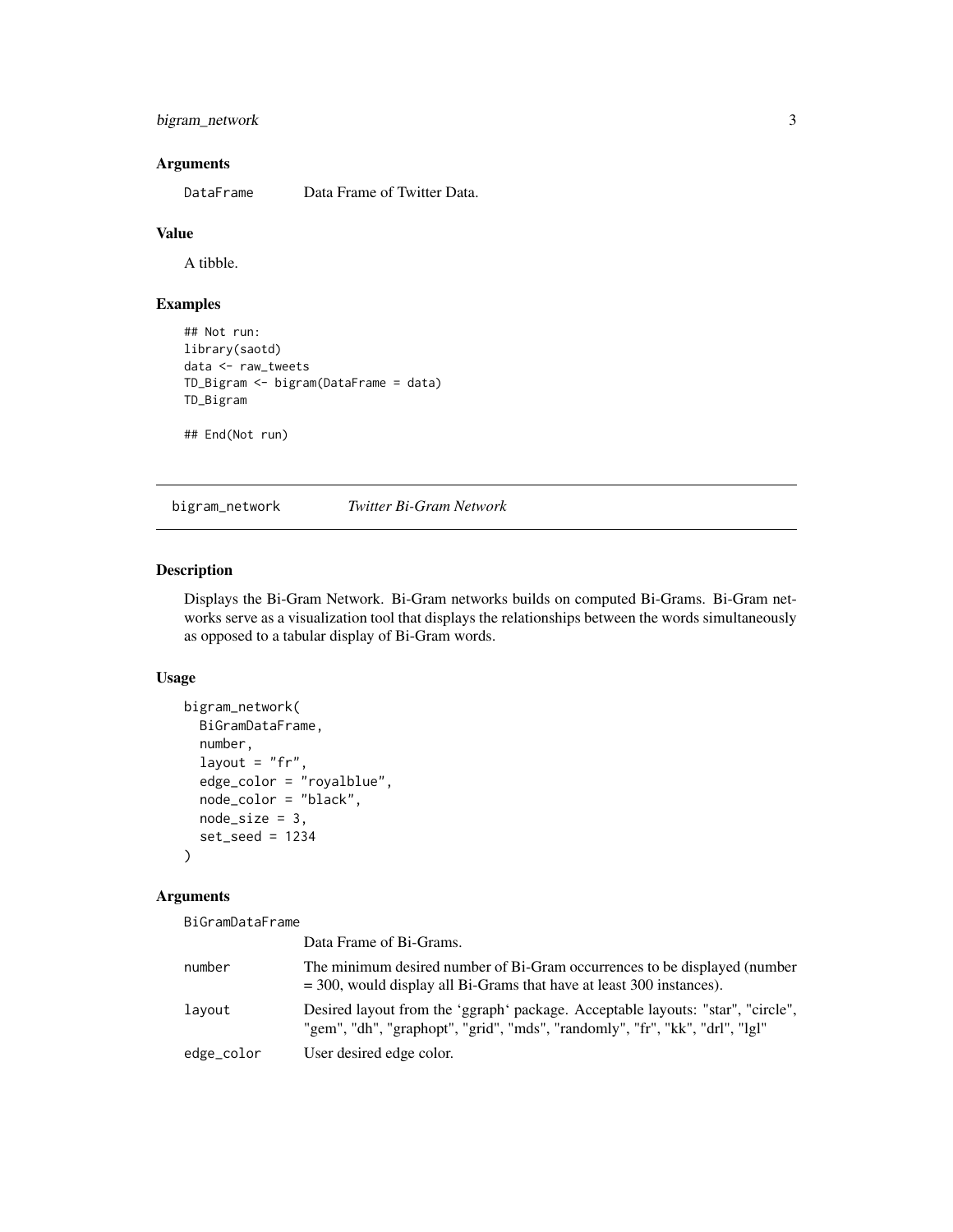<span id="page-3-0"></span>

| node color | User desired node color.       |
|------------|--------------------------------|
| node size  | User desired node size.        |
| set seed   | Seed for reproducible results. |

# Value

A ggraph plot.

#### Examples

```
## Not run:
library(saotd)
data <- raw_tweets
TD_Bigram <- bigram(DataFrame = data)
TD_Bigram_Network <- bigram_network(BiGramDataFrame = TD_Bigram,
                                    number = 300,
                                    layout = "fr"edge_color = "royalblue",
                                    node_color = "black",
                                    node_size = 3,
                                    set_seed = 1234)
TD_Bigram_Network
## End(Not run)
```
merge\_terms *Merge Terms*

# Description

Function to merge terms within a data frame and prevent redundancy in the analysis. For example many users may refer to the same entity in multiple different ways: President Trump, The U.S. President, POTUS, Trump, President Donald Trump, Donald Trump, etc. While each entry is different, they all refer to the same individual. Using Merge Terms will allow all be converted into a single term.

#### Usage

```
merge_terms(DataFrame, term, term_replacement, ignore_case = TRUE)
```

| DataFrame        | Data Frame of Twitter Data.                                                                                                            |  |
|------------------|----------------------------------------------------------------------------------------------------------------------------------------|--|
| term             | Term selected for merging.                                                                                                             |  |
| term_replacement |                                                                                                                                        |  |
|                  | Desired replacement term.                                                                                                              |  |
| ignore_case      | True is the default setting and will ignore case sensitivity of the selected terms.<br>Selecting FALSE will maintain case sensitivity. |  |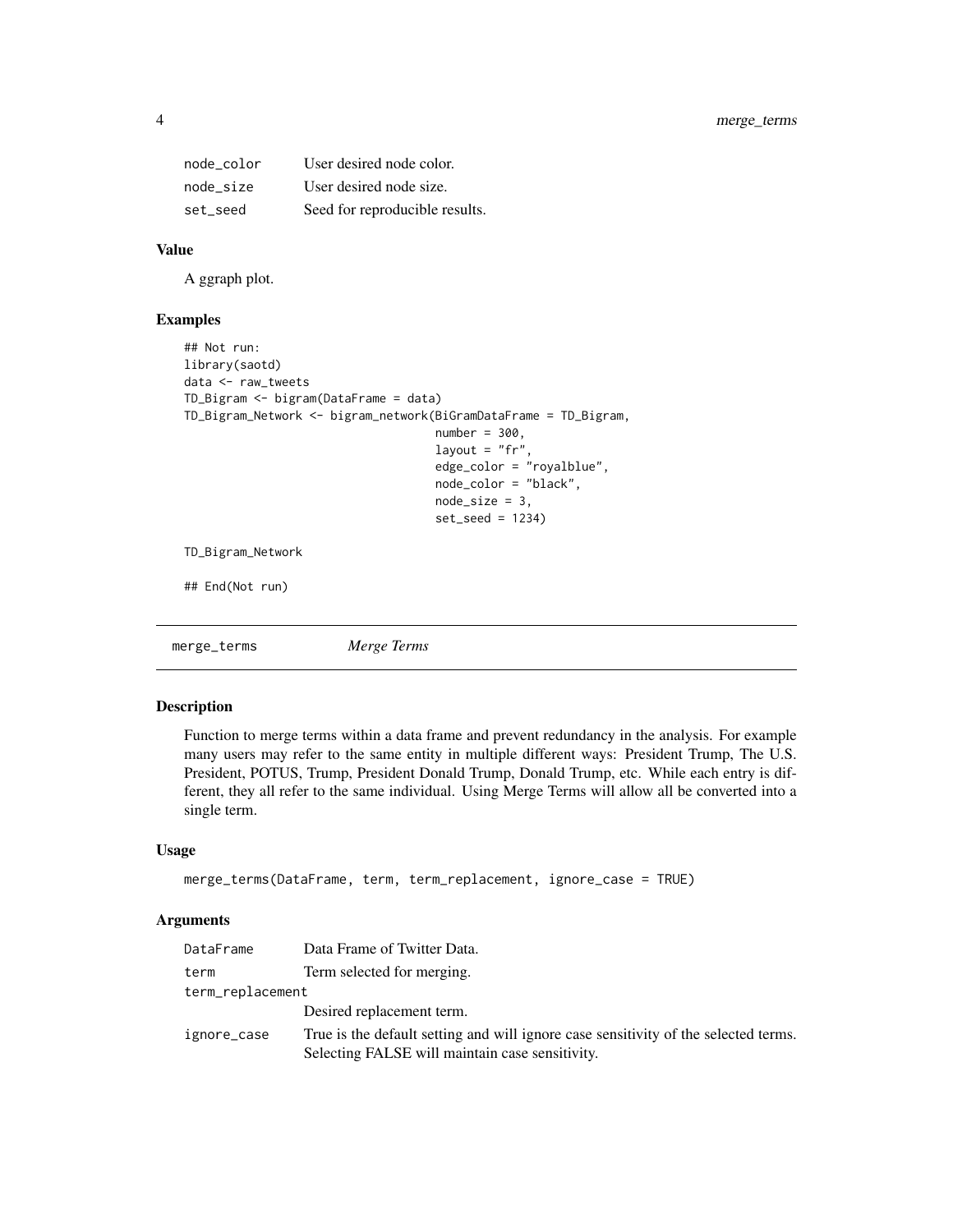<span id="page-4-0"></span>number\_topics 5

# Value

A Tibble with user selected term replacement.

# Examples

```
## Not run:
library(saotd)
data <- raw_tweets
data <- merge_terms(DataFrame = data,
                     term = "ice cream",
                     term_replacement = "ice_cream")
data
## End(Not run)
```
number\_topics *Number Topics*

# Description

Determines the optimal number of Latent topics within a data frame by tuning the Latent Dirichlet Allocation (LDA) model parameters. Uses the 'ldatuning' package and outputs an ldatuning plot. \_\_This process can be time consuming depending on the size of the input data frame.\_\_

# Usage

```
number_topics(
 DataFrame,
 num_cores = 1L,
 min_clusters = 2,
 max_clusters = 12,
  skip = 2,set_seed = 1234
)
```

| DataFrame    | Data Frame of Twitter Data.                                                                 |
|--------------|---------------------------------------------------------------------------------------------|
| num_cores    | The number of CPU cores to processes models simultaneously (2L for dual core<br>processor). |
| min_clusters | Lower range for the number of clusters.                                                     |
| max_clusters | Upper range for the number of clusters.                                                     |
| skip         | Integer; The number of clusters to skip between entries.                                    |
| set_seed     | Seed for reproducible results.                                                              |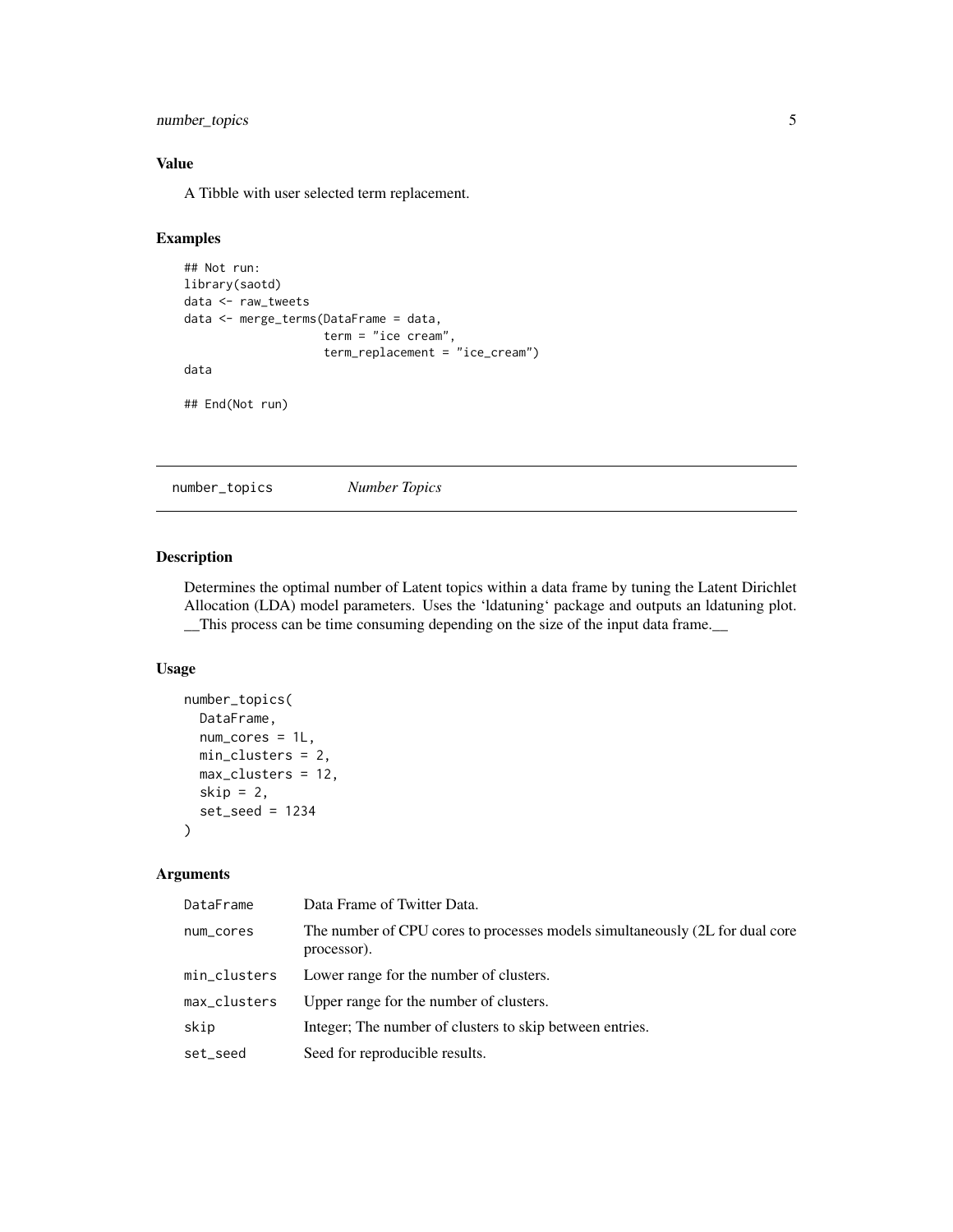# <span id="page-5-0"></span>Value

A Tidy DataFrame.

# Examples

```
## Not run:
library(saotd)
data <- raw_tweets
LDA_Topic_Plot <- number_topics(DataFrame = data,
                                num_cores = 2L,
                                min_clusters = 2,
                                max_clusters = 12,
                                skip = 2,set_seed = 1234)
```
LDA\_Topic\_Plot

## End(Not run)

posneg\_words *Twitter Positive and Negative Words*

#### Description

Determines and displays the most positive and negative words within the twitter data.

#### Usage

```
posneg_words(DataFrameTidy, num_words, filterword = NULL)
```
# Arguments

| DataFrameTidy | DataFrame of Twitter Data that has been tidy'd. |
|---------------|-------------------------------------------------|
| num words     | Desired number of words to be returned.         |
| filterword    | Word or words to be removed.                    |

#### Value

A ggplot

# Examples

```
## Not run:
library(saotd)
data <- raw_tweets
tidy_data <- Tidy(DataFrame = data)
posneg <- posneg_words(DataFrameTidy = tidy_data,
                      n = 10)
```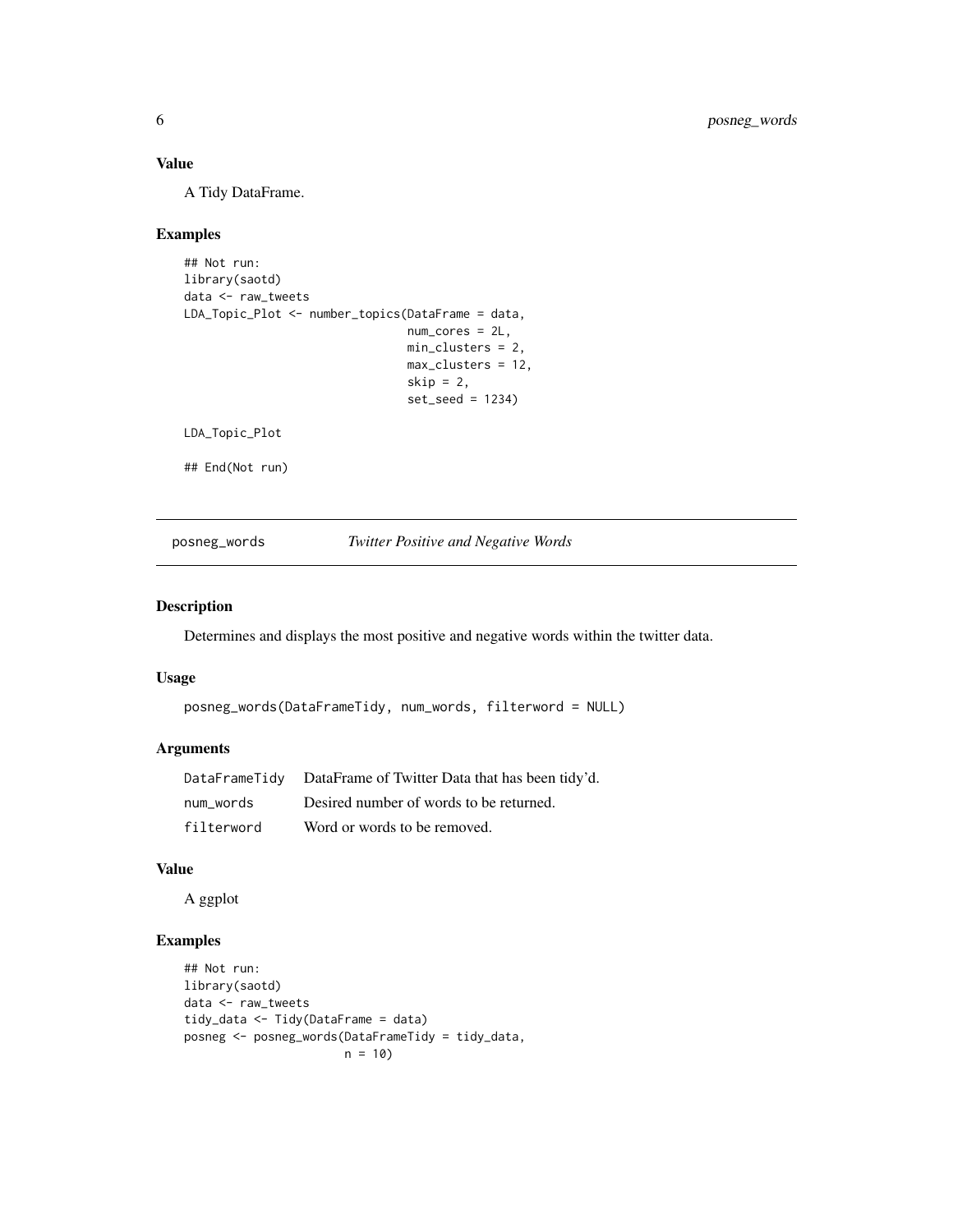# <span id="page-6-0"></span>raw\_tweets 7

```
posneg
data <- raw_tweets
tidy_data <- Tidy(DataFrame = data)
posneg <- posneg_words(DataFrameTidy = tidy_data,
                       n = 10,
                       filterword = "fail")
posneg
data <- raw_tweets
tidy_data <- Tidy(DataFrame = data)
posneg <- posneg_words(DataFrameTidy = tidy_data,
                       n = 10,
                       filterword = c("fail", "urgent"))
posneg
## End(Not run)
```
raw\_tweets *Twitter Data Set*

# Description

Dataset from a [Twitter US Airline Sentiment] (https://www.kaggle.com/crowdflower/twitter-airlinesentiment) Kaggle competition, from December 2017. The dataset contains 14,487 tweets from 6 different hashtags (2,604 x #American, 2,220 x #Delta, 2,420 x #Southwest, 3,822 x #United, 2,913 x #US Airways, 504 x #Virgin America).

#### Usage

data(raw\_tweets)

#### Format

A tribble with 14,483 rows and 6 variables.

id ID of this status.

hashtags Hashtag that the individual tweet was acquired from.

screenName Screen name of the user who posted this status.

text The text of the status.

created\_at When this status was created.

key Unique key based on the tweets originators user id and the created date time group.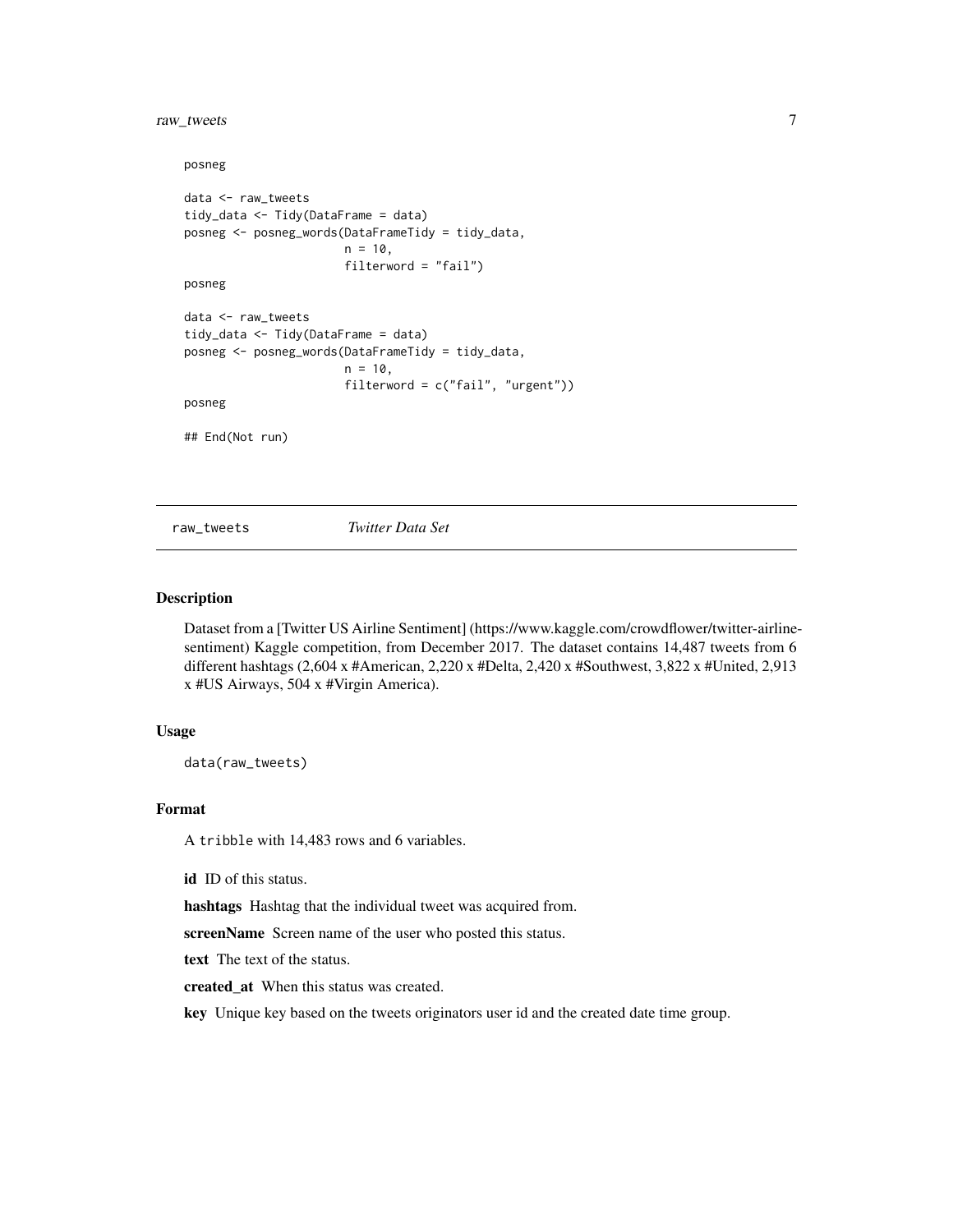<span id="page-7-0"></span>

# Description

Determines and displays the text Tri-Grams within the Twitter data in sequence from the most used to the least used. A Tri-Gram is a combination of three consecutive words.

#### Usage

trigram(DataFrame)

### Arguments

DataFrame Data Frame of Twitter Data.

# Value

A tribble.

#### Examples

```
## Not run:
library(saotd)
data <- raw_tweets
TD_Trigram <- trigram(DataFrame = data)
TD_Trigram
```
## End(Not run)

tweet\_acquire *Acquire Twitter Tweets*

#### Description

Function will enable a user to access the Twitter API through the [Twitter Developers Account](https://dev.twitter.com/) site. Once a user has a Twitter developers account and has received their individual consumer key, consumer secret key, access token, and access secret they can acquire Tweets based on a list of hashtags and a requested number of entries per query.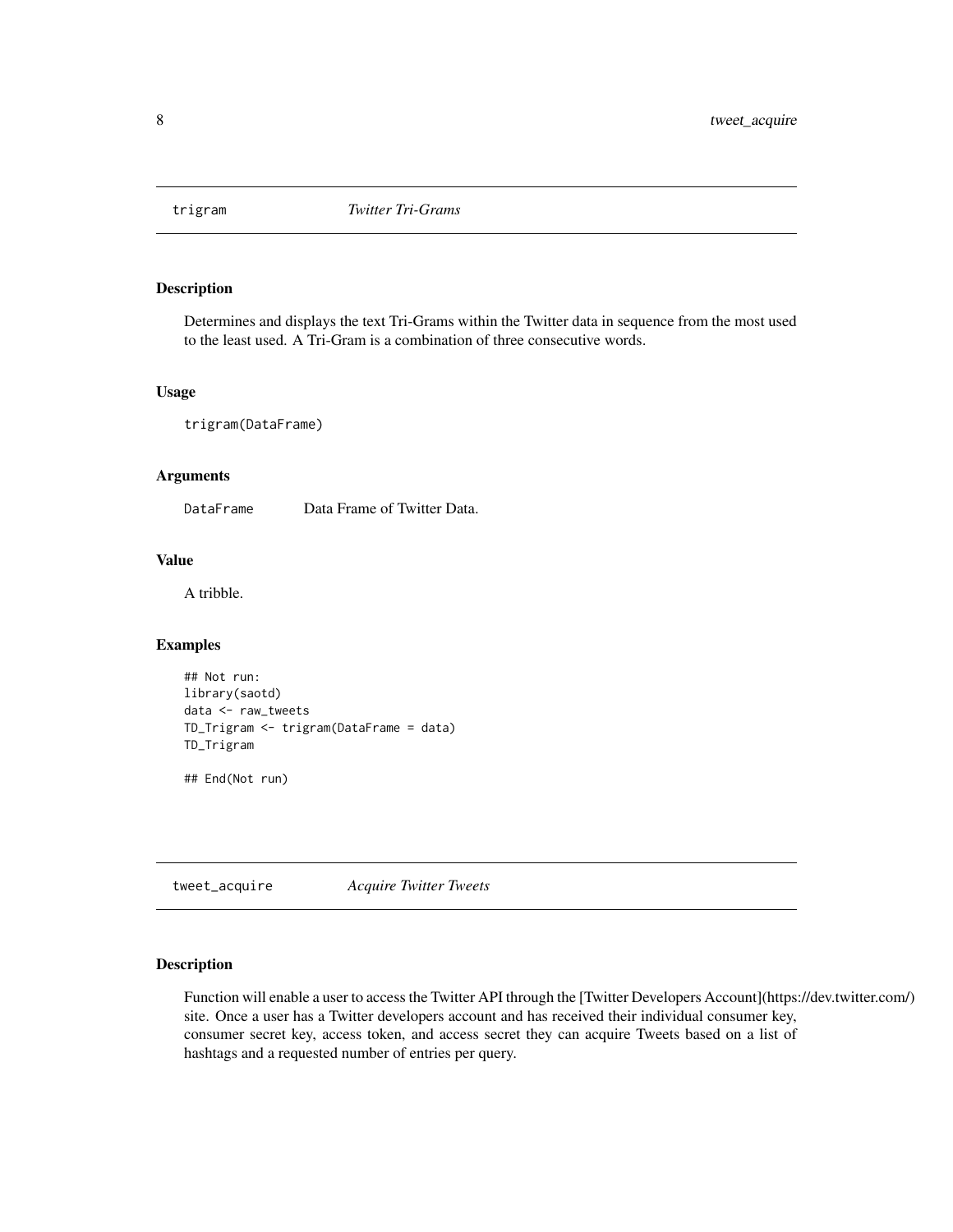# tweet\_acquire 9

# Usage

```
tweet_acquire(
 twitter_app,
 consumer_api_key,
 consumer_api_secret_key,
 access_token,
 access_token_secret,
 query,
 num_tweets,
 reduced_tweets = TRUE,
 distinct = TRUE
)
```
# Arguments

| twitter_app             | The name of user created Twitter Application.                                                                                                                                                                                                                                                                                                                                                                                                                                                                                                                                 |  |
|-------------------------|-------------------------------------------------------------------------------------------------------------------------------------------------------------------------------------------------------------------------------------------------------------------------------------------------------------------------------------------------------------------------------------------------------------------------------------------------------------------------------------------------------------------------------------------------------------------------------|--|
| consumer_api_key        |                                                                                                                                                                                                                                                                                                                                                                                                                                                                                                                                                                               |  |
|                         | Twitter Application management consumer API key.                                                                                                                                                                                                                                                                                                                                                                                                                                                                                                                              |  |
| consumer_api_secret_key |                                                                                                                                                                                                                                                                                                                                                                                                                                                                                                                                                                               |  |
|                         | Twitter Application management consumer API secret key. Application must<br>have Read and write access level and Callback URL of http://127.0.0.1:1410.                                                                                                                                                                                                                                                                                                                                                                                                                       |  |
| access_token            | Twitter Application management access token (apps.twitter.com).                                                                                                                                                                                                                                                                                                                                                                                                                                                                                                               |  |
| access_token_secret     |                                                                                                                                                                                                                                                                                                                                                                                                                                                                                                                                                                               |  |
|                         | Twitter Application management access secret token (apps.twitter.com).                                                                                                                                                                                                                                                                                                                                                                                                                                                                                                        |  |
| query                   | A single query or a list of queries the user has specified. Character string, not to<br>exceed 500 characters. To search for tweets containing at least one of multiple<br>possible terms, separate each search term with spaces and "OR" (in caps). For<br>example, the search q = "data science" looks for tweets containing both "data"<br>and "science" located anywhere in the tweets and in any order. When "OR"<br>is entered between search terms, query = "data OR science", Twitter's REST<br>API should return any tweet that contains either "data" or "science." |  |
| num_tweets              | Number of Tweets to be acquired per each hashtag.                                                                                                                                                                                                                                                                                                                                                                                                                                                                                                                             |  |
|                         | reduced_tweets Logical. If reduced_tweets = TRUE, the data frame returned to the user will be<br>significantly reduced specifically for use in the 'saotd' package. If reduced_tweets<br>= FALSE, the full results from the Twitter API will be returned.                                                                                                                                                                                                                                                                                                                     |  |
| distinct                | Logical. If distinct = TRUE, the function removes multiple Tweets that originate<br>from the same Twitter id at the exact same time.                                                                                                                                                                                                                                                                                                                                                                                                                                          |  |

# Value

A Data Frame with tweets and meta data.

# Examples

```
## Not run:
twitter_app <- "super_app"
consumer_api_key <- "XXXXXXXXXXXXXXXXXXXXXXXXX"
```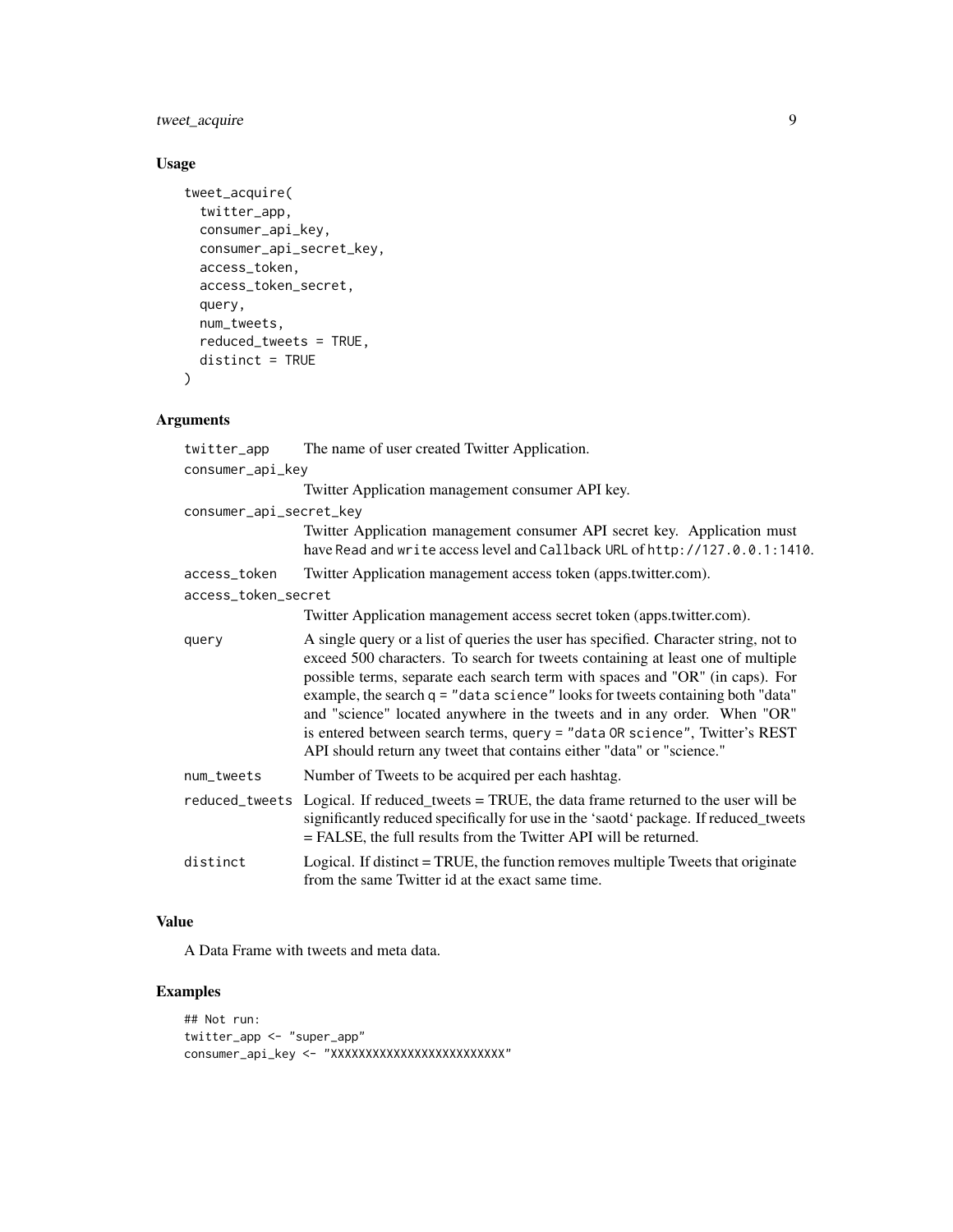```
consumer_api_secret_key <- "XXXXXXXXXXXXXXXXXXXXXXXXXXXXXXXXXXXXXXXXXXXXXXXXXX"
access_token <- "XXXXXXXXXXXXXXXXXX-XXXXXXXXXXXXXXXXXXXXXXXXXXXXXXX"
access_token_secret <- "XXXXXXXXXXXXXXXXXXXXXXXXXXXXXXXXXXXXXXXXXXXXX"
tweets <- tweet_acquire(
 twitter_app = "twitter_app",
 consumer_api_key = consumer_api_key,
 consumer_api_secret_key = consumer_api_secret_key,
 access_token = access_token,
 access_token_secret = access_token_secret,
 query = "#icecream",
 num_tweets = 100,
 distinct = TRUE)
Or the Twitter API keys and tokens can be saved as an .Renviron file in the
working directory. If using a `.Renviron` file, the data should be saved
like the below example:
consumer_api_key=XXXXXXXXXXXXXXXXXXXXXXXXX
consumer_api_secret_key=XXXXXXXXXXXXXXXXXXXXXXXXXXXXXXXXXXXXXXXXXXXXXXXXXX
access_token=XXXXXXXXXXXXXXXXXX-XXXXXXXXXXXXXXXXXXXXXXXXXXXXXXX
access_token_secret=XXXXXXXXXXXXXXXXXXXXXXXXXXXXXXXXXXXXXXXXXXXXX
The `tweet_acquire` function would access the keys and tokens using the
`Sys.getenv()` function and would appear like the below example:
tweets <- tweet_acquire(
 twitter_app = "twitter_app",
 consumer_api_key = Sys.getenv('consumer_api_key'),
 consumer_api_secret_key = Sys.getenv('consumer_api_secret_key'),
 access_token = Sys.getenv('access_token'),
 access_token_secret = Sys.getenv('access_token_secret'),
 query = "#icecream",
 num_tweets = 100,
 distinct = TRUE)
## End(Not run)
```
tweet\_box *Twitter Data Box Plot*

#### Description

Displays the distribution scores of either hashtag or topic Twitter data.

```
tweet_box(DataFrameTidyScores, HT_Topic)
```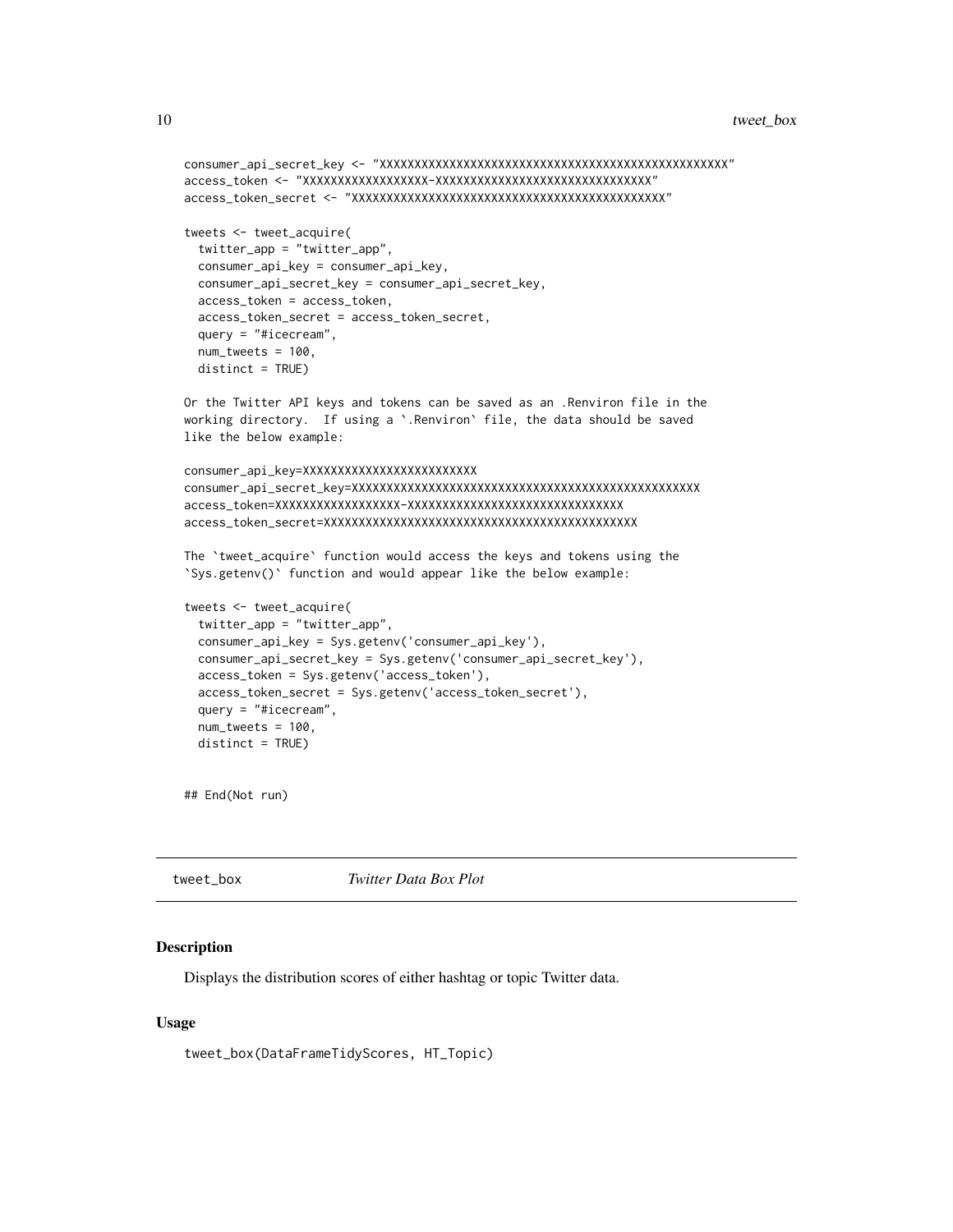# <span id="page-10-0"></span>Arguments

| DataFrameTidyScores |                                                                               |
|---------------------|-------------------------------------------------------------------------------|
|                     | DataFrame of Twitter Data that has been tidy'd and scored.                    |
| HT_Topic            | If using hashtag data select: "hashtag". If using topic data select: "topic". |

#### Value

A ggplot box plot.

#### Examples

```
## Not run:
library(saotd)
data <- raw_tweets
tidy_data <- Tidy(DataFrame = data)
score_data <- tweet_scores(DataFrameTidy = tidy_data,
                           HT_Topic = "hashtag")
ht_box <- tweet_box(DataFrameTidyScores = score_data,
                    HT_Topic = "hashtag")
ht_box
data <- raw_tweets
tidy_data <- Tidy(DataFrame = data)
score_data <- tweet_scores(DataFrameTidy = tidy_data,
                           HT_Topic = "topic")
topic_box <- tweet_box(DataFrameTidyScores = score_data,
                      HT_Topic = "topic")
topic_box
## End(Not run)
```
tweet\_corpus\_distribution *Twitter Corpus Distribution*

# Description

Determines the scores distribution for the entire Twitter data corpus.

```
tweet_corpus_distribution(
 DataFrameTidyScores,
 binwidth = 1,
 color = "black",
 fill = "grey")
```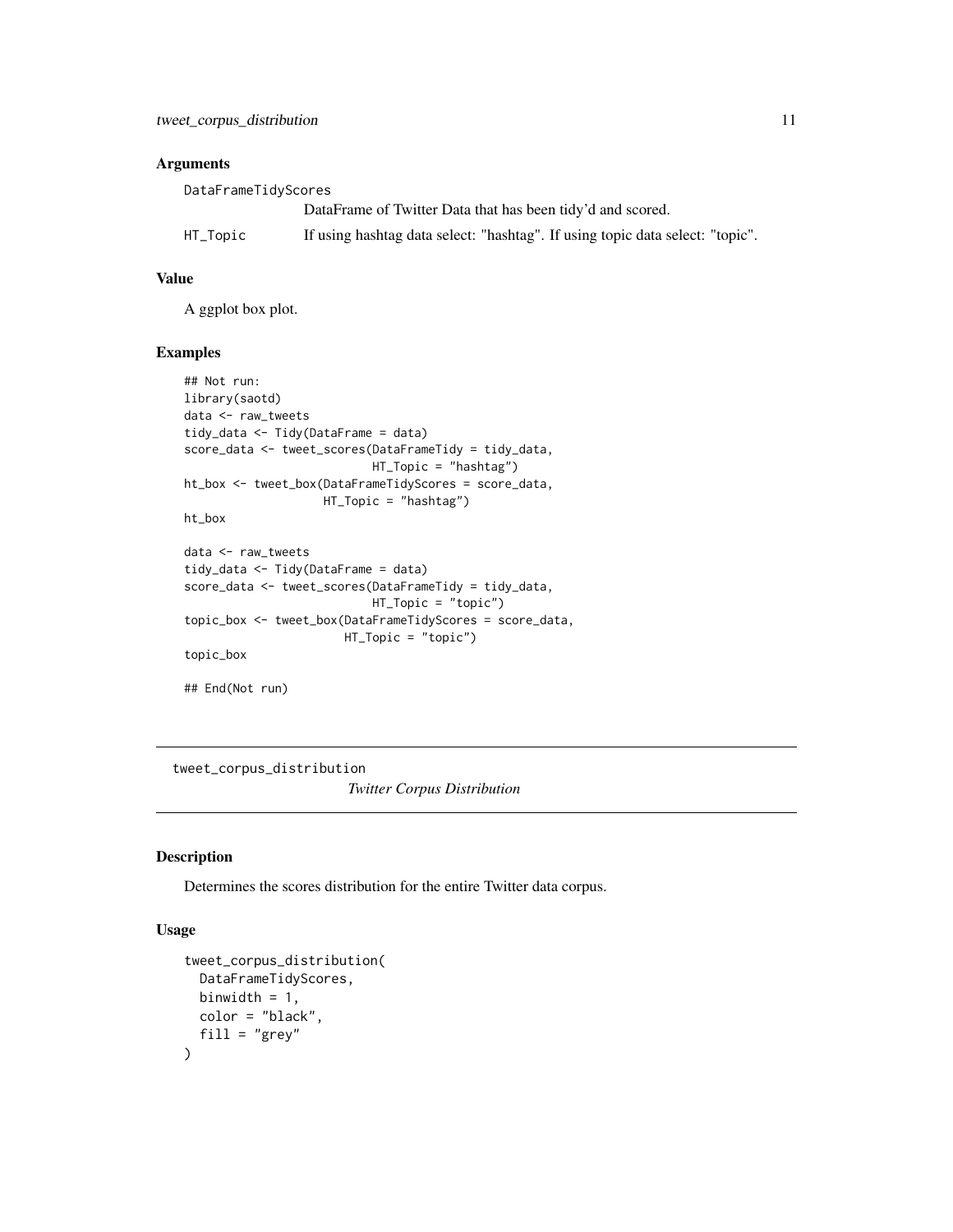#### Arguments

| DataFrameTidyScores |                                                            |
|---------------------|------------------------------------------------------------|
|                     | DataFrame of Twitter Data that has been tidy'd and scored. |
| binwidth            | The width of the bins. Default is 1.                       |
| color               | The user selected color to highlight the bins.             |
| f11                 | The interior color of the bins.                            |

# Value

A ggplot.

# Examples

```
## Not run:
library(saotd)
data <- raw_tweets
tidy_data <- Tidy(DataFrame = data)
score_data <- tweet_scores(DataFrameTidy = tidy_data,
                          HT_Topic = "hashtag")
Corp_Dist <- tweet_corpus_distribution(DataFrameTidyScores = score_data,
                                       binwidth = 1,
                                       color = "black",
                                       fill = "white")Corp_Dist
```
tweet\_distribution *Twitter Hashtag or Topic Distribution*

# Description

## End(Not run)

Determines the scores distribution by hashtag or topic for Twitter data.

```
tweet_distribution(
 DataFrameTidyScores,
 HT_Topic,
 bin_width = 1,
 color = "black",
  fill = "black"
)
```
<span id="page-11-0"></span>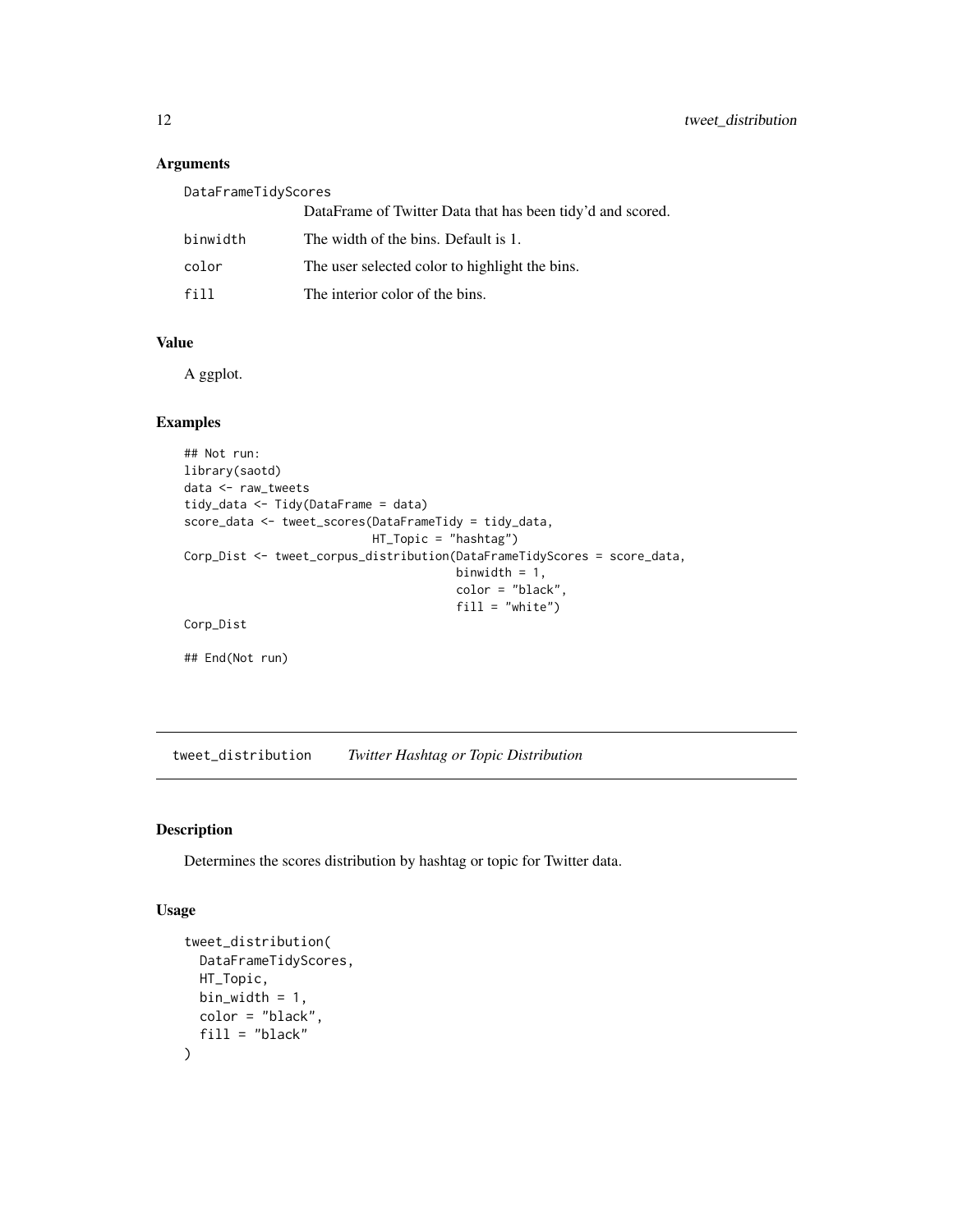<span id="page-12-0"></span>tweet\_max\_scores 13

#### Arguments

| DataFrameTidyScores |                                                                               |  |
|---------------------|-------------------------------------------------------------------------------|--|
|                     | DataFrame of Twitter Data that has been tidy'd and scored.                    |  |
| HT_Topic            | If using hashtag data select: "hashtag". If using topic data select: "topic". |  |
| bin width           | The width of the bins. Default is 1.                                          |  |
| color               | The user selected color to highlight the bins.                                |  |
| f11                 | The interior color of the bins.                                               |  |

# Value

A facet wrap ggplot.

# Examples

```
## Not run:
library(saotd)
data <- raw_tweets
tidy_data <- Tidy(DataFrame = data)
score_data <- tweet_scores(DataFrameTidy = tidy_data,
                           HT_Topic = "hashtag")
Dist <- tweet_distribution(DataFrameTidyScores = score_data,
                     HT_Topic = "hashtag",
                     bin\_width = 1,color = "black",
                     fill = "white")
Dist
## End(Not run)
```
tweet\_max\_scores *Twitter Data Maximum Scores*

# Description

Determines the Maximum scores for either the entire dataset or the Maximum scores associated with a hashtag or topic analysis.

#### Usage

```
tweet_max_scores(DataFrameTidyScores, HT_Topic, HT_Topic_Selection = NULL)
```

| DataFrameTidyScores |                                                                                          |
|---------------------|------------------------------------------------------------------------------------------|
|                     | DataFrame of Twitter Data that has been tidy'd and scored.                               |
| HT_Topic            | If using hashtag data select: "hashtag". If using topic data select: "topic".            |
| HT_Topic_Selection  |                                                                                          |
|                     | The hashtag or topic to be investigated. NULL will find min across entire data<br>frame. |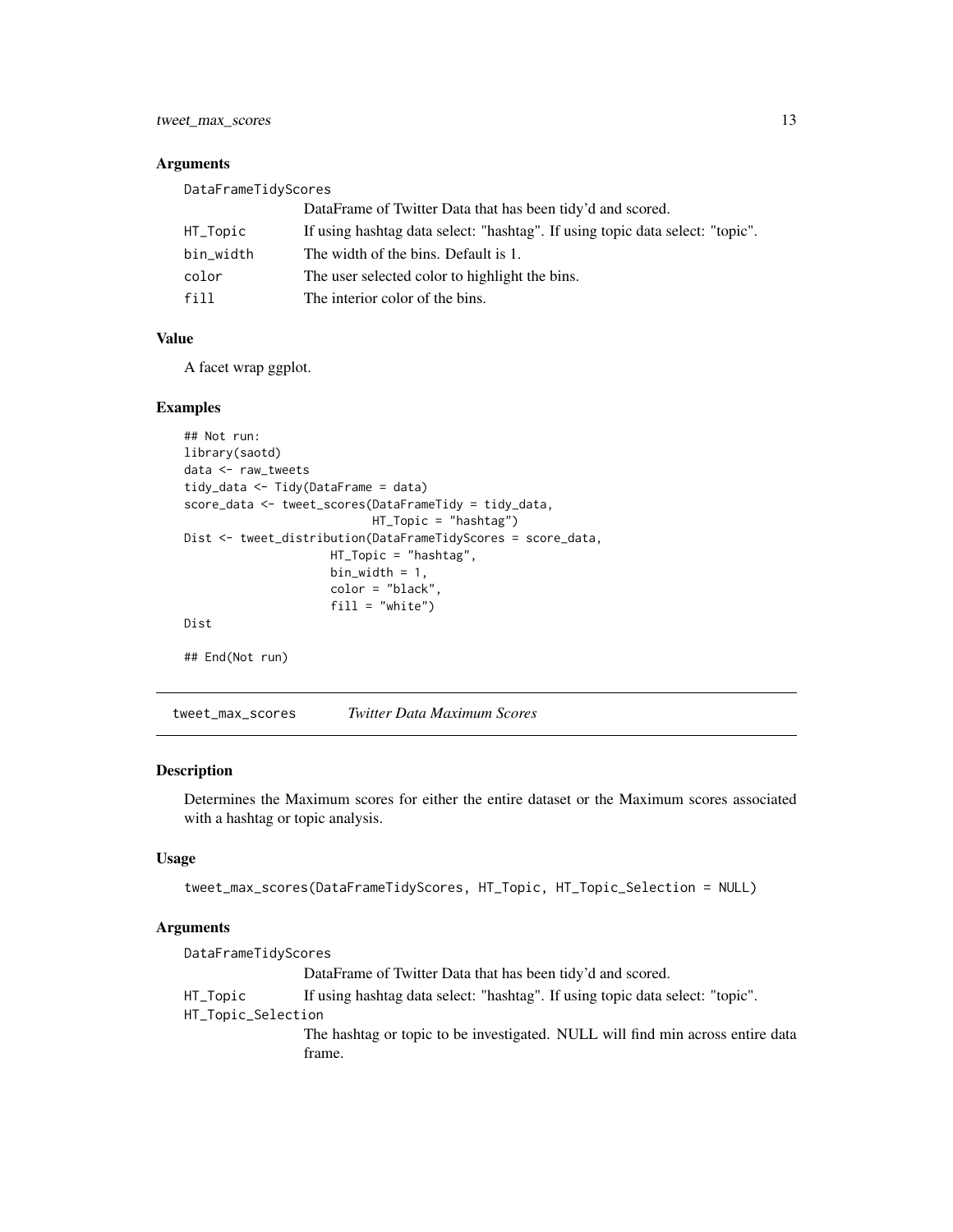#### <span id="page-13-0"></span>Value

A Tibble.

#### Examples

```
## Not run:
library(saotd)
data <- raw_tweets
tidy_data <- Tidy(DataFrame = data)
score_data <- tweet_scores(DataFrameTidy = tidy_data,
                           HT_Topic = "hashtag")
min_scores <- tweet_max_scores(DataFrameTidyScores = score_data,
                               HT_Topic = "hashtag")
data <- twitter_data
tidy_data <- Tidy(DataFrame = data)
score_data <- tweet_scores(DataFrameTidy = tidy_data,
                           HT_Topic = "hashtag")
min_scores <- tweet_max_scores(DataFrameTidyScores = score_data,
                               HT_Topic = "hashtag",
                               HT_Topic_Selection = "icecream")
```
## End(Not run)

tweet\_min\_scores *Twitter Data Minimum Scores*

#### Description

Determines the minimum scores for either the entire dataset or the minimum scores associated with a hashtag or topic analysis.

#### Usage

```
tweet_min_scores(DataFrameTidyScores, HT_Topic, HT_Topic_Selection = NULL)
```
#### Arguments

DataFrameTidyScores DataFrame of Twitter Data that has been tidy'd and scored. HT\_Topic If using hashtag data select: "hashtag". If using topic data select: "topic". HT\_Topic\_Selection

> The hashtag or topic to be investigated. NULL will find min across entire dataframe.

# Value

A Tibble.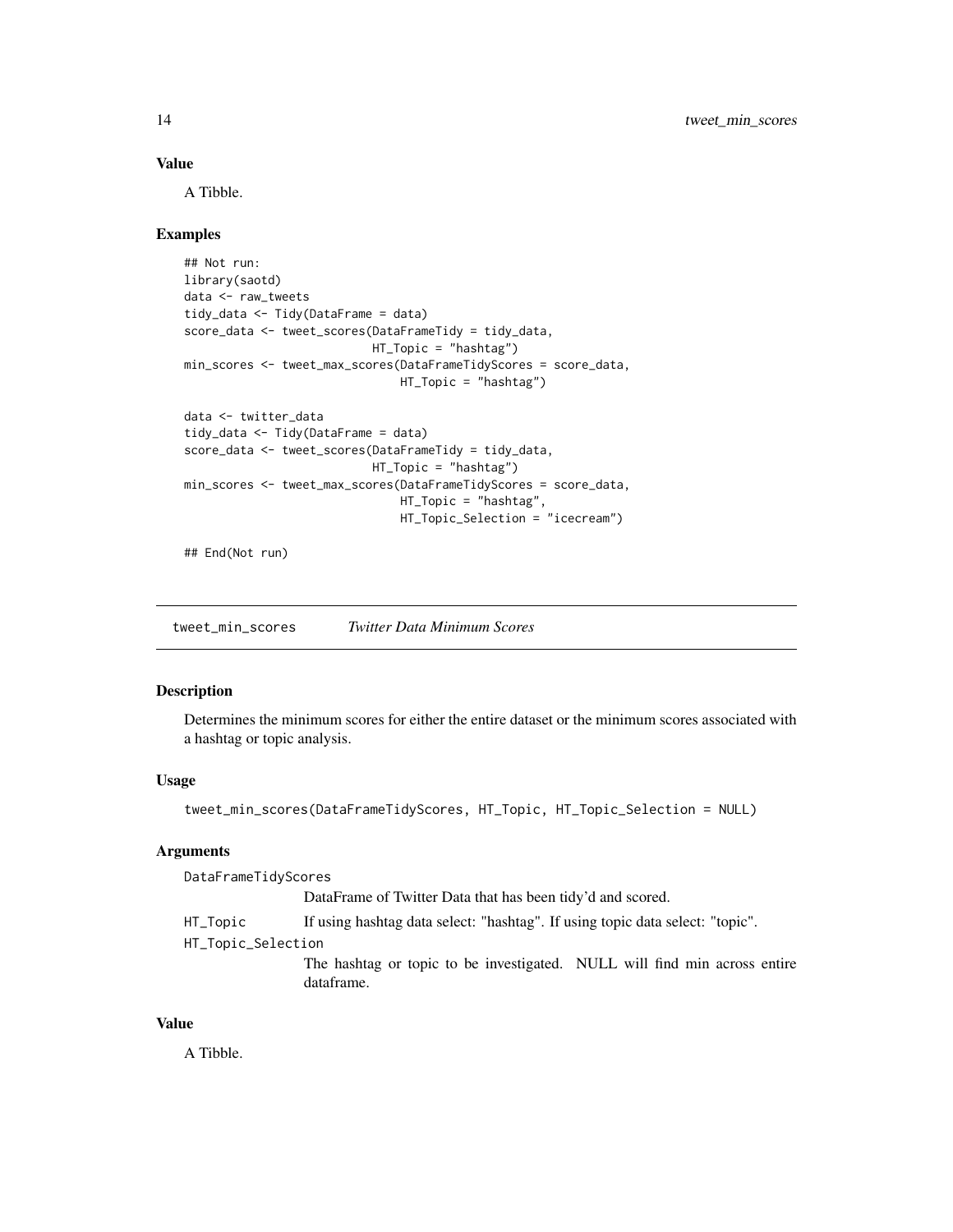# <span id="page-14-0"></span>tweet\_scores 15

#### Examples

```
## Not run:
library(saotd)
data <- raw_tweets
tidy_data <- Tidy(DataFrame = data)
score_data <- tweet_scores(DataFrameTidy = tidy_data,
                           HT_Topic = "hashtag")
min_scores <- tweet_min_scores(DataFrameTidyScores = score_data,
                               HT_Topic = "hashtag")
data <- raw_tweets
tidy_data <- Tidy(DataFrame = data)
score_data <- tweet_scores(DataFrameTidy = tidy_data,
                     HT_Topic = "hashtag")
min_scores <- tweet_min_scores(DataFrameTidyScores = score_data,
                               HT_Topic = "hashtag",
                               HT_Topic_Selection = "icecream")
```
## End(Not run)

tweet\_scores *Score Tidy Twitter Data*

#### Description

Function to Calculate Sentiment Scores that will account for sentiment by hashtag or topic.

#### Usage

```
tweet_scores(DataFrameTidy, HT_Topic)
```
### **Arguments**

|          | DataFrameTidy Data Frame of Twitter Data that has been tidy'd.               |
|----------|------------------------------------------------------------------------------|
| HT_Topic | If using hashtag data select: "hashtag". If using topic data select: "topic" |

### Value

A Scored DataFrame.

# Examples

```
## Not run:
library(saotd)
data <- raw_tweets
tidy_data <- Tidy(DataFrame = data)
score_data <- tweet_scores(DataFrameTidy = tidy_data,
                          HT_Topic = "hashtag")
score_data
```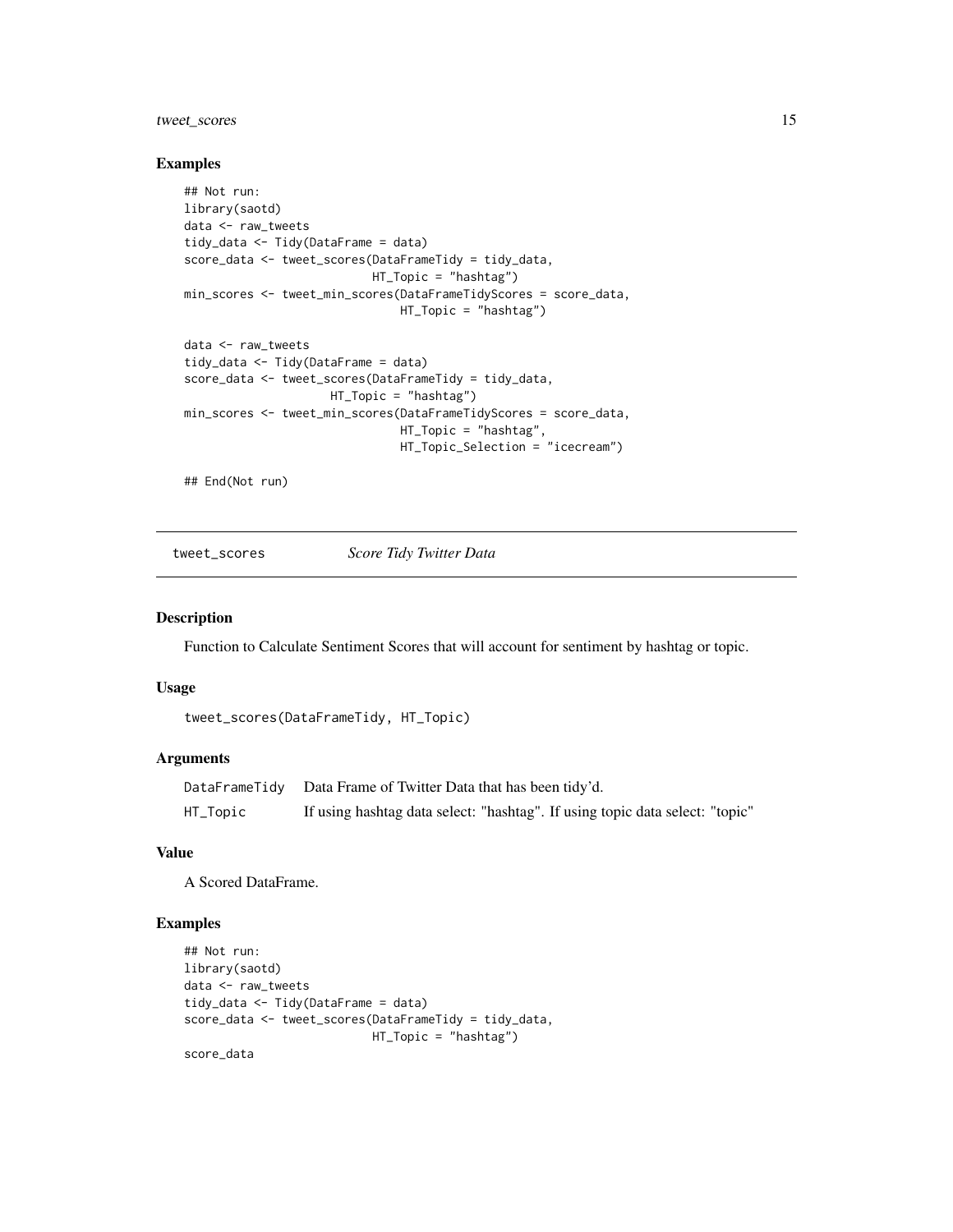<span id="page-15-0"></span>16 tweet\_time

## End(Not run)

tweet\_tidy *Tidy Twitter Data*

# Description

Function to Tidy Twitter Data. This function will remove a significant amount of the original twitter metadata, as it is not needed to determine the sentiment of the tweets. This function will remove all emoticons, punctuation, weblinks while maintaining actual Tweet text.

#### Usage

```
tweet_tidy(DataFrame)
```
# Arguments

DataFrame Data Frame of Twitter Data.

#### Value

A Tidy tibble.

#### Examples

```
## Not run:
library(saotd)
```

```
data <- raw_tweets
tidy_data <- tweet_tidy(DataFrame = data)
tidy_data
```
## End(Not run)

tweet\_time *Twitter Data Timeseries Plot.*

#### Description

Displays the Twitter data sentiment scores through time. The sentiment scores by hashtag or topic are summed per day and plotted to show the change in sentiment through time.

```
tweet_time(DataFrameTidyScores, HT_Topic)
```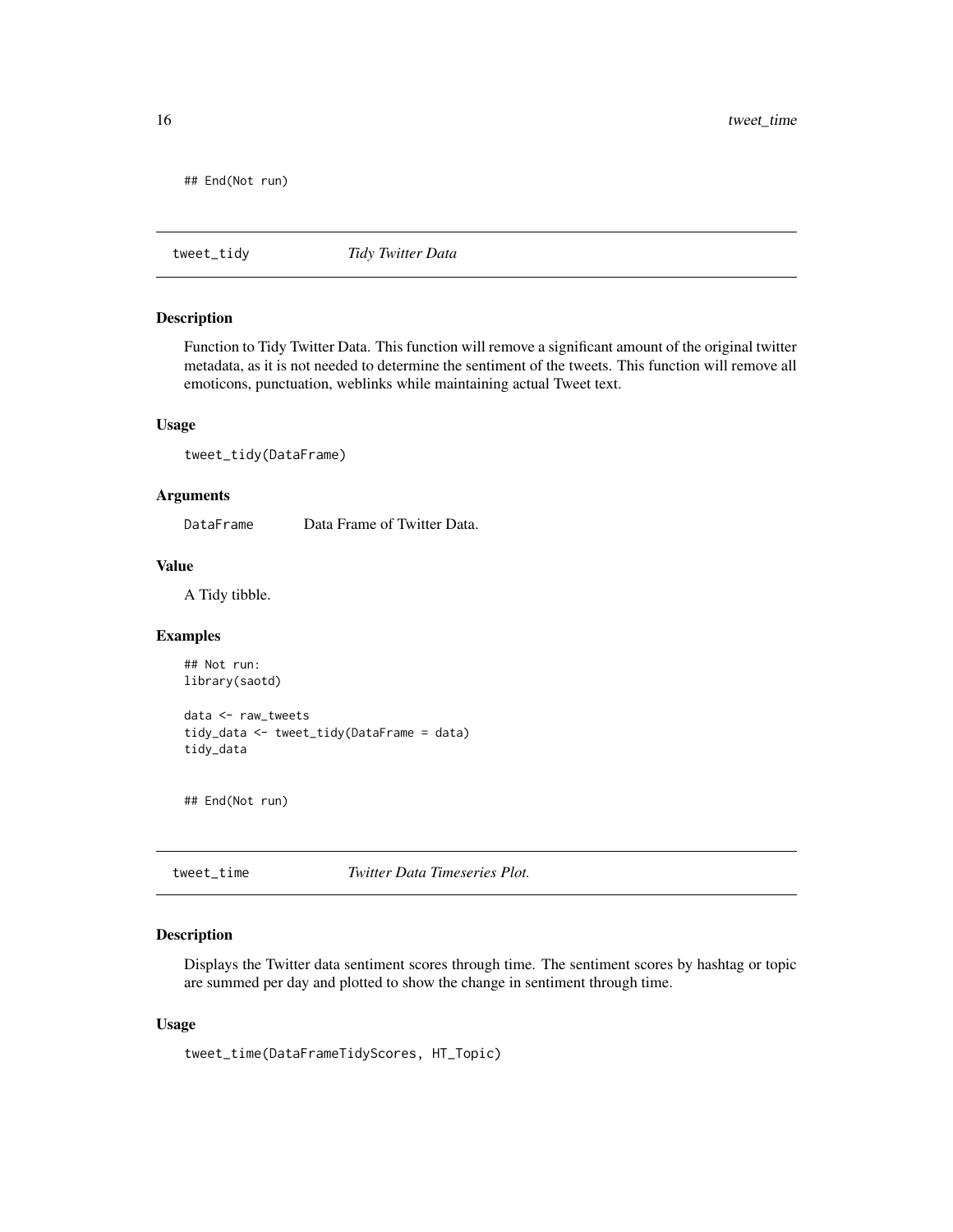<span id="page-16-0"></span>tweet\_topics 17

#### **Arguments**

| DataFrameTidyScores |                                                                               |  |
|---------------------|-------------------------------------------------------------------------------|--|
|                     | DataFrame of Twitter Data that has been tidy'd and scored.                    |  |
| HT_Topic            | If using hashtag data select: "hashtag". If using topic data select: "topic". |  |

# Value

A ggplot plot.

#### Examples

```
## Not run:
library(saotd)
data <- raw_tweets
tidy_data <- Tidy(DataFrame = data)
score_data <- tweet_scores(DataFrameTidy = tidy_data,
                           HT_Topic = "hashtag")
ht_time <- tweet_time(DataFrameTidyScores = score_data,
                     HT_Topic = "hashtag")
ht_time
data <- raw_tweets
tidy_data <- Tidy(DataFrame = data)
score_data <- tweet_scores(DataFrameTidy = tidy_data,
                           HT_Topic = "topic")
topic_time <- tweet_time(DataFrameTidyScores = score_data,
                         HT_Topic = "topic")
topic_time
## End(Not run)
```
tweet\_topics *Tweet Topics*

# Description

Determines the Latent topics within a data frame by using Latent Dirichlet Allocation (LDA) model parameters. Uses the 'ldatuning' package and outputs an ldatuning plot. Prepares Tweet text, creates DTM, conducts LDA, display data terms associated with each topic.

```
tweet_topics(
 DataFrame,
 clusters,
 method = "Gibbs",
 num_terms = 10,
  set\_seed = 1234)
```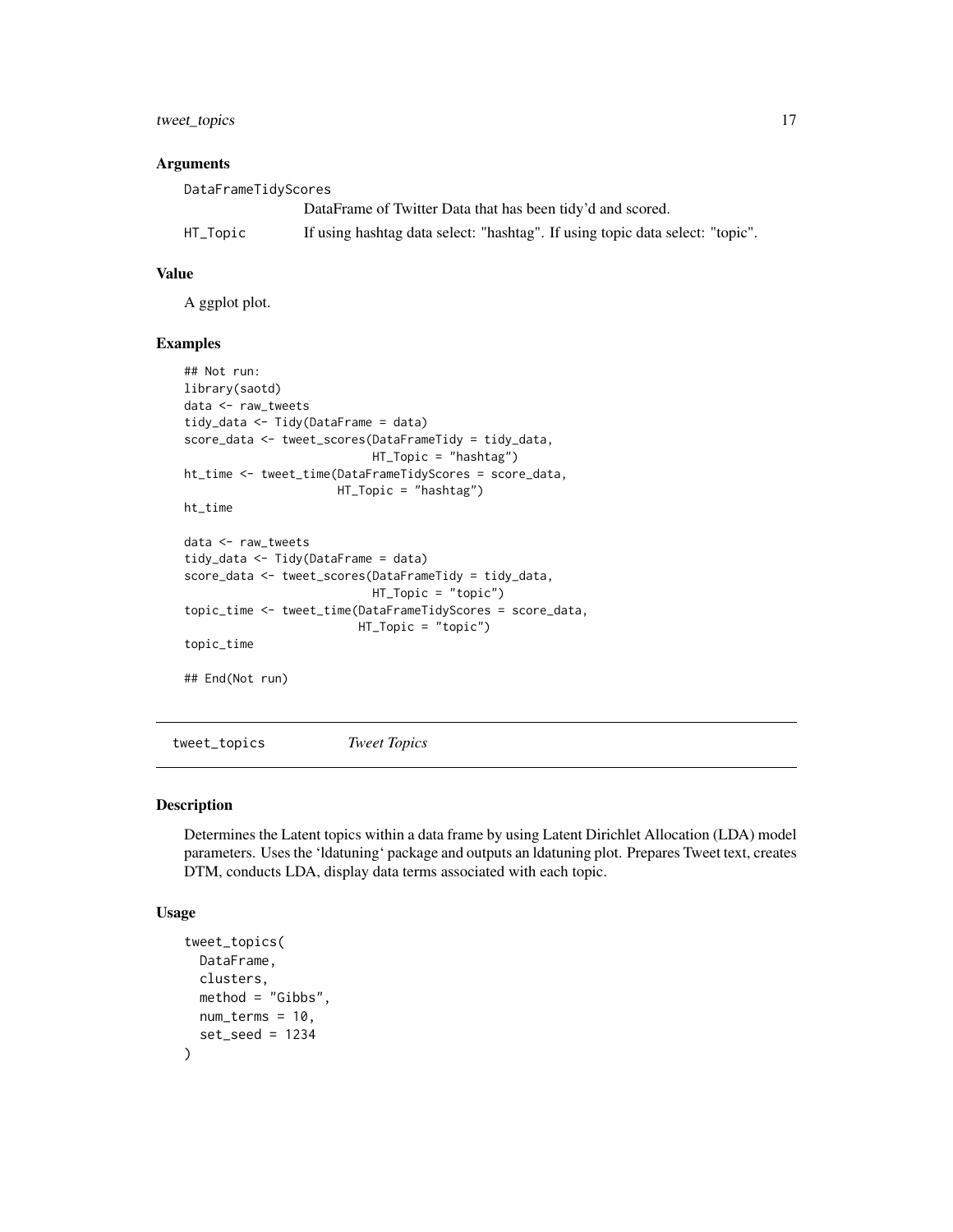# Arguments

| DataFrame | Data Frame of Twitter Data.                                |
|-----------|------------------------------------------------------------|
| clusters  | The number of latent clusters.                             |
| method    | $method = "Gibbs"$                                         |
| num_terms | The desired number of terms to be returned for each topic. |
| set_seed  | Seed for reproducible results.                             |

# Value

Returns LDA topics.

# Examples

```
## Not run:
library(saotd)
data <- raw_tweets
LDA_data <- tweet_topics(DataFrame = data,
                        clusters = 8,
                         method = "Gibbs",
                         set_seed = 1234,
                         num_terms = 10)
```
LDA\_data

## End(Not run)

tweet\_violin *Twitter Data Violin Plot*

# Description

Displays the distribution scores of either hashtag or topic Twitter data.

# Usage

```
tweet_violin(DataFrameTidyScores, HT_Topic)
```
# Arguments

| DataFrameTidyScores |                                                                               |  |
|---------------------|-------------------------------------------------------------------------------|--|
|                     | DataFrame of Twitter Data that has been tidy'd and scored.                    |  |
| HT_Topic            | If using hashtag data select: "hashtag". If using topic data select: "topic". |  |

# Value

A ggplot violin plot.

<span id="page-17-0"></span>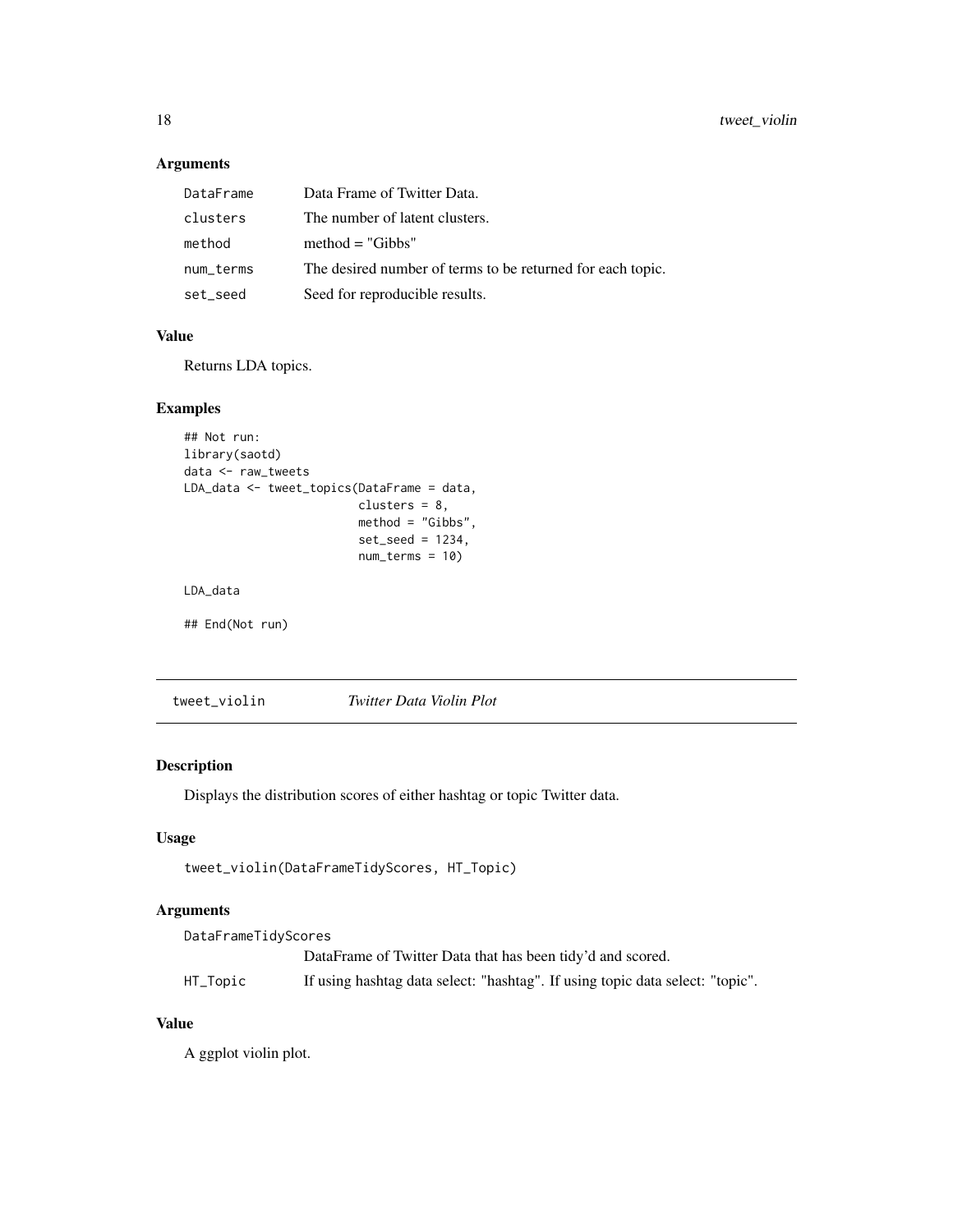#### <span id="page-18-0"></span>unigram 19

#### Examples

```
## Not run:
library(saotd)
data <- raw_tweets
tidy_data <- Tidy(DataFrame = data)
score_data <- tweet_scores(DataFrameTidy = tidy_data,
                           HT_Topic = "hashtag")
ht_violin <- tweet_violin(DataFrameTidyScores = score_data,
                          HT_Topic = "hashtag")
ht_violin
data <- raw_tweets
tidy_data <- Tidy(DataFrame = data)
score_data <- tweet_scores(DataFrameTidy = tidy_data,
                           HT_Topic = "topic")
topic_violin <- tweet_violin(DataFrameTidyScores = score_data,
                             HT_Topic = "topic")
topic_violin
## End(Not run)
```
unigram *Twitter Uni-Grams*

#### Description

Determines and displays the text Uni-Grams within the Twitter data in sequence from the most used to the least used. A Uni-Gram is a single word.

# Usage

unigram(DataFrame)

#### **Arguments**

DataFrame Data Frame of Twitter Data.

#### Value

A tibble.

#### Examples

```
## Not run:
library(saotd)
data <- raw_tweets
TD_Unigram <- unigram(DataFrame = data)
TD_Unigram
```
## End(Not run)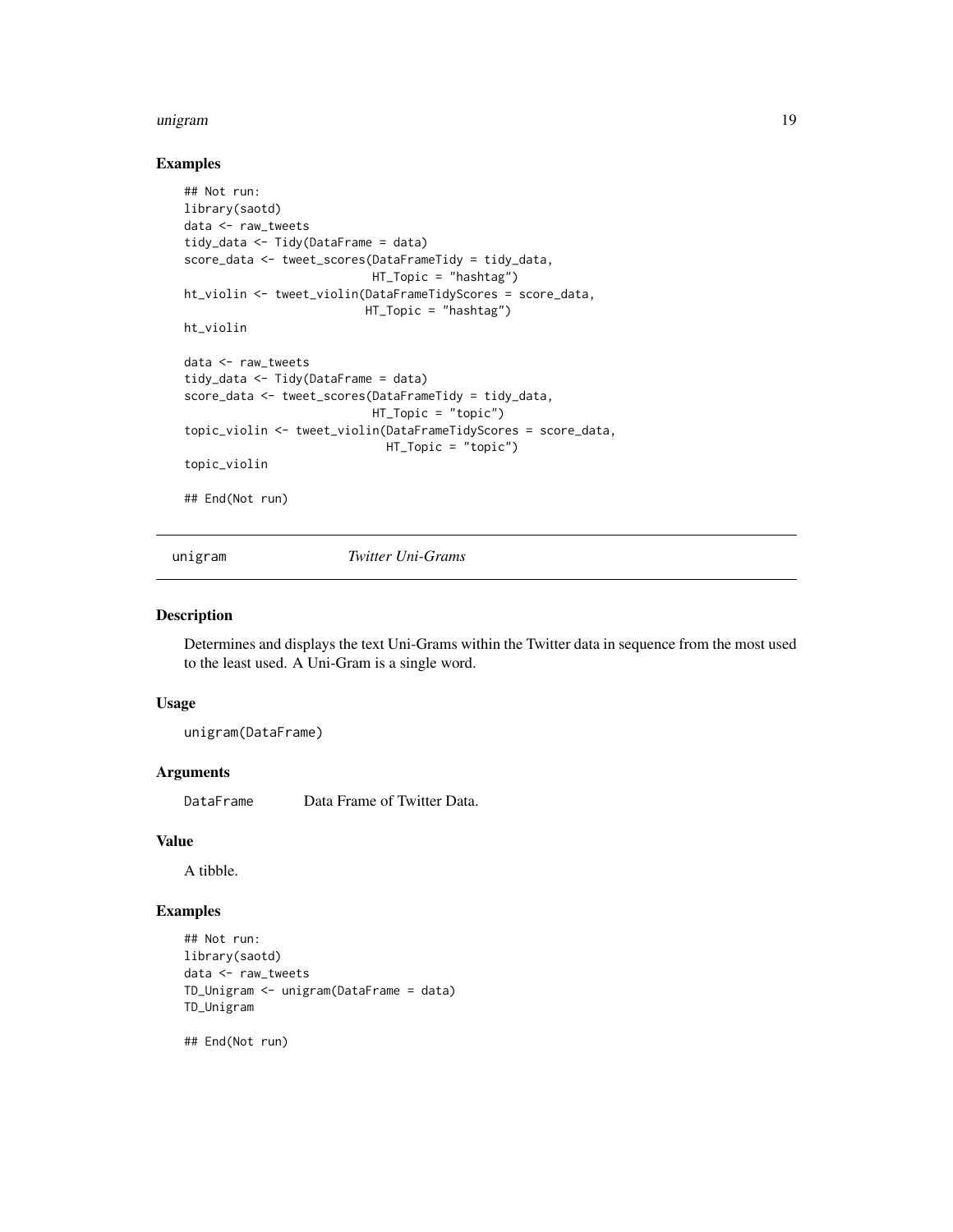<span id="page-19-0"></span>

#### Description

The word correlation displays the mutual relationship between words.

#### Usage

word\_corr(DataFrameTidy, number, sort = TRUE)

# Arguments

|        | DataFrameTidy Data Frame of Twitter Data that has been tidy'd. |
|--------|----------------------------------------------------------------|
| number | The number of word instances to be included.                   |
| sort   | Rank order the results from most to least correlated.          |

# Value

A Tibble.

# Examples

```
## Not run:
library(saotd)
data <- raw_tweets
tidy_data <- Tidy(DataFrame = data)
TD_Word_Corr <- word_corr(DataFrameTidy = tidy_data,
                          number = 500,sort = TRUE)
TD_Word_Corr
## End(Not run)
```
word\_corr\_network *Twitter Word Correlations Plot*

#### Description

The word correlation network displays the mutual relationship between words. The correlation network shows higher correlations with a thicker and darker edge color.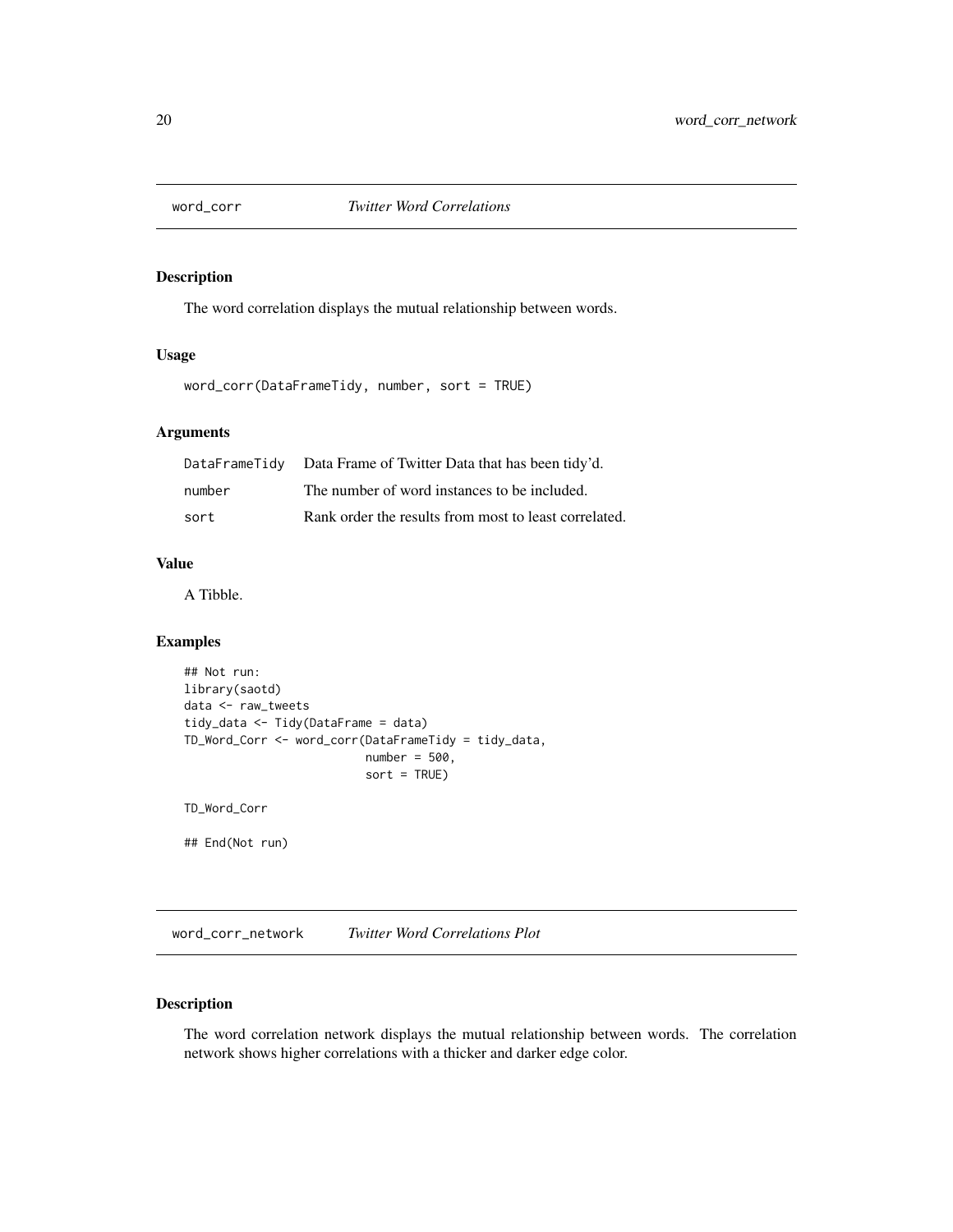word\_corr\_network 21

# Usage

```
word_corr_network(
 WordCorr,
  Correlation = 0.15,
  layout = "fr",edge_color = "royalblue",
 node_color = "black",
 node_size = 2,
 set_seed = 1234
\mathcal{L}
```
# Arguments

| WordCorr    | Data Frame of Word Correlations.                                                                                                                                |
|-------------|-----------------------------------------------------------------------------------------------------------------------------------------------------------------|
| Correlation | Minimum level of correlation to be displayed.                                                                                                                   |
| layout      | Desired layout from the 'ggraph' package. Acceptable layouts: "star", "circle",<br>"gem", "dh", "graphopt", "grid", "mds", "randomly", "fr", "kk", "drl", "lgl" |
| edge_color  | User desired edge color.                                                                                                                                        |
| node_color  | User desired node color.                                                                                                                                        |
| node_size   | User desired node size.                                                                                                                                         |
| set_seed    | Seed for reproducible results.                                                                                                                                  |

#### Value

An igraph plot

#### Examples

```
## Not run:
library(saotd)
data <- raw_tweets
tidy_data <- Tidy(DataFrame = data)
TD_Word_Corr <- word_corr(DataFrameTidy = tidy_data,
                         number = 500,
                          sort = TRUE)
TD_Word_Corr_Network <- word_corr_network(WordCorr = TD_Word_Corr,
                                       Correlation = 0.15,
                                       layout = "fr",edge_color = "royalblue",
                                       node_color = "black",
                                       node_size = 2,
                                       set_seed = 1234)
```
TD\_Word\_Corr\_Network

## End(Not run)